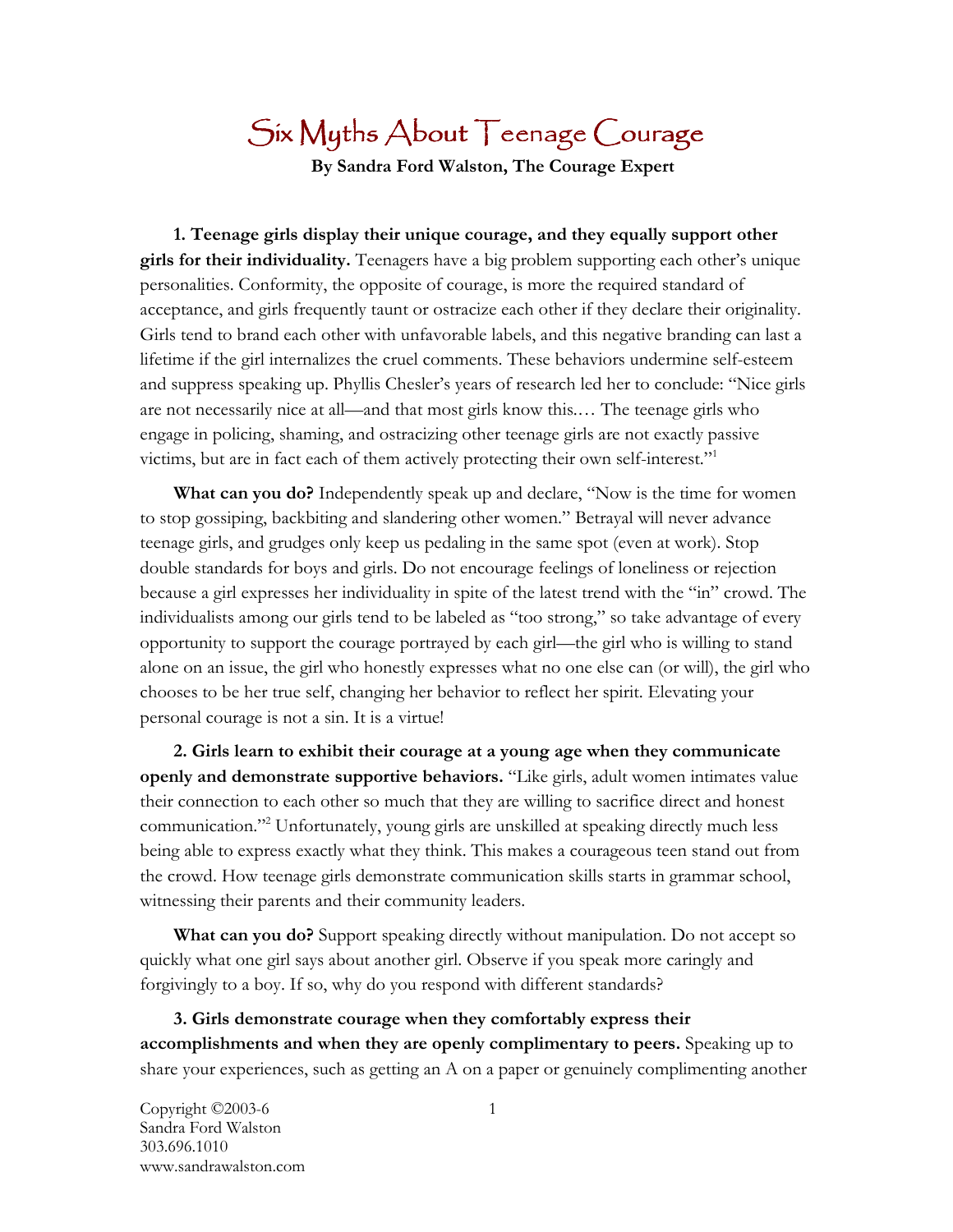girl for her courage is often considered boasting or bragging, so girls are uncomfortable (and lack support) to express their accomplishments. Girls rarely express their accomplishments because it can be judged as haughty bragging. At this extreme it is not pretty and neither is "*machisma*." Research now indicates that girls commonly ask out guys and that they are comfortable expressing this behavior. In other words, girls initiate the contact ("sometimes even sex, in a more aggressive manner"<sup>3</sup>) and consider it normal. So what's wrong with expressing pride in your hard-earned accomplishments or newfound insights?

**What can you do?** There is nothing wrong with "going for it"—being all you can be. Advance your accomplishments (large or small) with grace, and encourage others. Extending compliments spurs support and extends genuine hospitality.

**4. Girls outgrow and courageously overcome the need to gossip or start rumors about each other.** No one wants to feel left out in the cold. Gossip and rumors do not end when you "grow up" and start work. These negative practices end with taking responsibility for your actions, admitting that you have done it to other girls and understanding what it feels like when it has been done to you.

**What can you do?** The last thing you want to do is hold a grudge. Do not allow your feelings to fester while you justify those feelings by telling your friends about the injustice of the situation. Before you become a martyr, put petty jealousies behind you. Angela Cortez says, "It takes courage for a teen to refuse to go with the crowd and avoid recording artists who degrade women in their music."<sup>4</sup> Find the courage to carry on in the face of complications.

**5. Girls rarely bully each other.** Unfortunately, girls do bully each other; then, they grow up and bully people at work. Doctors Gary and Ruth Namie started The Workplace Bullying & Trauma Institute years ago. Gary told me, "Fifty-eight percent of bullies are women, and of that fifty-eight percent, approximately eighty-seven percent are women bullying women. Sadly, when the bully finds his or her target, the target pays with his or her job." It can be as simple as not returning a smile, saying hello or giving the "evil eye."

Most of the time, it is the loudest and pushiest who set the bully standards for the group. (Unchecked, these same teens demonstrate the same tendencies as adults—e.g., overly zealous behaviors or entitlement). These behaviors do not stop simply because someone graduates from high school or college. Bullying is cruel and unacceptable behavior. The cruelty of children to children is real and it happens at a developmental stage when children are most vulnerable. Preventing bullying, no matter what form it takes, demands personal courage.

**What can you do?** Determine your real agenda. Is the bullying about you, or is it intended to silence and overpower others? Tell the bully that they cannot talk to you that way. Even though you cannot control the person, you have at least expressed your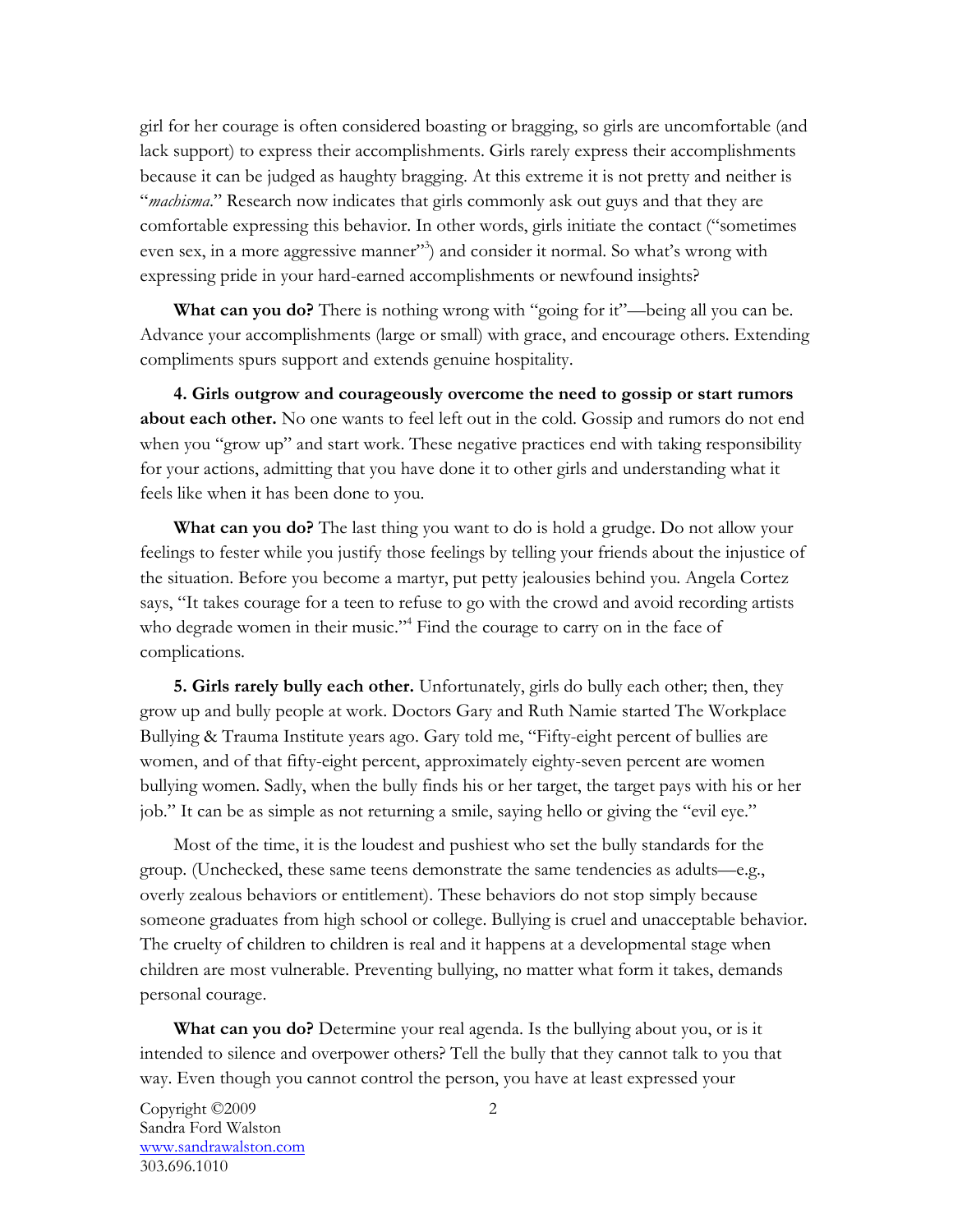boundary, and that takes courage. A teenager's situation is about not letting the bully keep the power; then, the drama starts to diminish. I had to speak up to a female participant who was belittling me. I said, "Excuse me. You don't get to speak to me that way. I am happy to talk to you, but not with that tone." Everyone wants to feel accepted, so let us all recognize that trying to overpower other girls only degrades us all.

**6. Cliques and "pecking order" are only a teen phenomena.** Girls readily adopt social manipulation tactics, and the mechanisms of this manipulation, the cliques, continue into adulthood. Most girls have an enduring need to belong, and "cliques form a raft to help us navigate life's choppy waters. And by their nature, cliques almost always follow an internal chain of command with others allowing those with the most perceived power to lead—even if what the leaders are doing makes us uncomfortable. Didn't we leave all that stuff behind long ago, in junior high?"<sup>5</sup> Not exactly!

**What can you do?** Speak up to end the perception that we are not all equal. "Appearance is not essence, perception is not reality, and the cover is not the book. Error is quite often convincing, which is an unpleasant fact to consider and accept. Everyone secretly believes that their own personal view of the world is 'real,' factual and true." Be fierce and devoted friends to each other.

## **About the Author:**

Sandra Ford Walston, The Courage Expert, innovator of STUCKThinking™, is an organizational effectiveness/learning consultant, speaker, corporate trainer and courage coach. Specializing in understanding courage behaviors, individual personalities and leadership styles that focus on the tricks and traps of the human condition, the author/trainer facilitates individuals and groups in discovering their hidden talents. She is the internationally published author of the regional bestseller, *Courage: The Heart and Spirit of Every Woman/Reclaiming the Forgotten Virtue* (Greece and Brazil). Her second book is currently agent represented. She is qualified to administer and interpret the Myers-Briggs Type Indicator® and is a certified Enneagram teacher. Currently she is a candidate for an Honorary Doctorate Degree.

Sandra provides skill-based programs for public and private businesses, including Caterpillar, Inc., Auburn University, Procter & Gamble, Wyoming Department of Health Public Nurses, Farmers Insurance, Wide Open West and Hitachi Consulting. With over eleven years of experience with finance professionals, she instructs for the University of Denver Graduate Tax Program Continuing Professional Education courses and she formerly taught for the Colorado Society of CPAs. To learn more about how Sandra can help your business cultivate success or to purchase a copy of her first book, visit www.sandrawalston.com or contact her 303.696.1010 or

Sandra@SandraWalston.com.